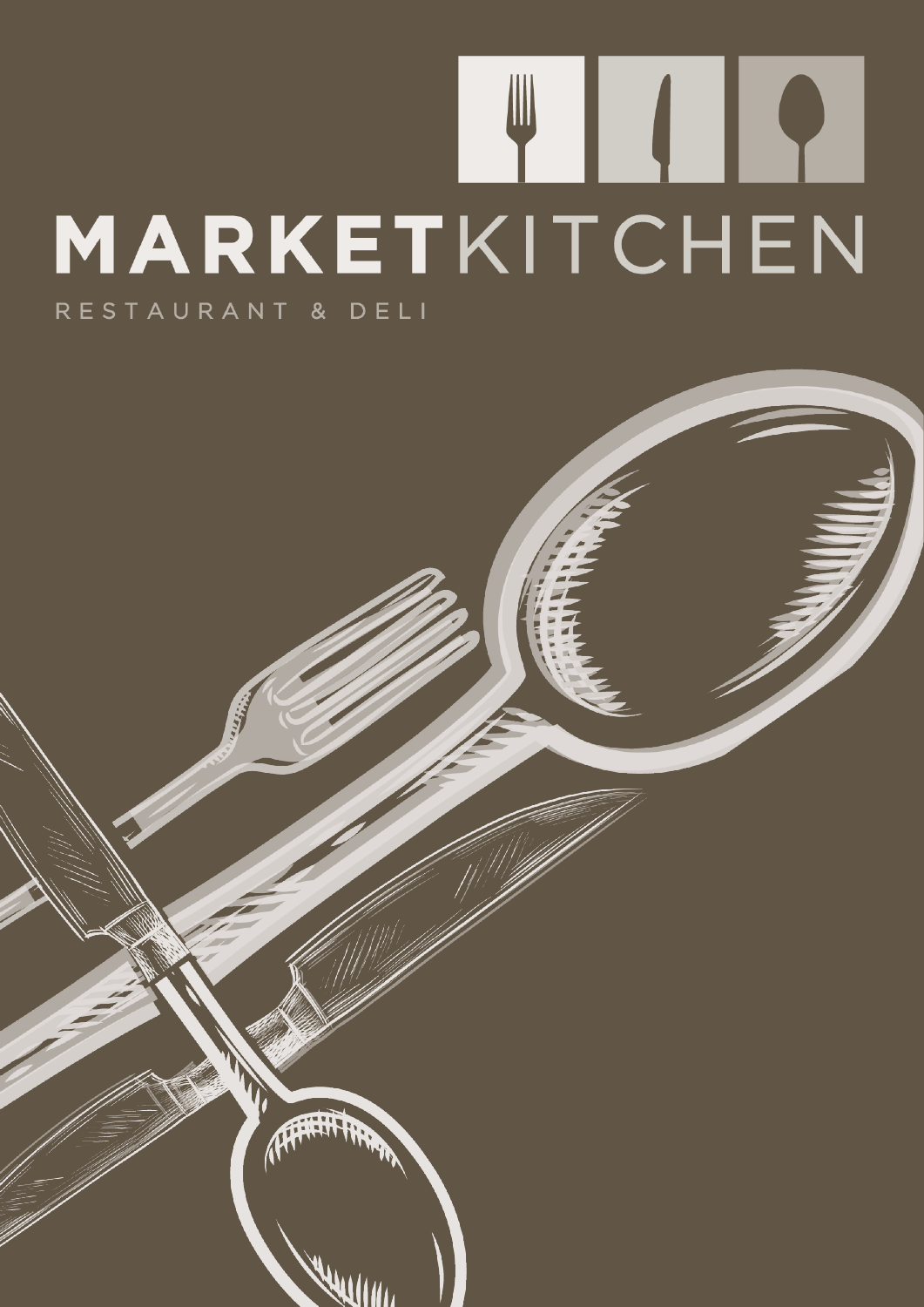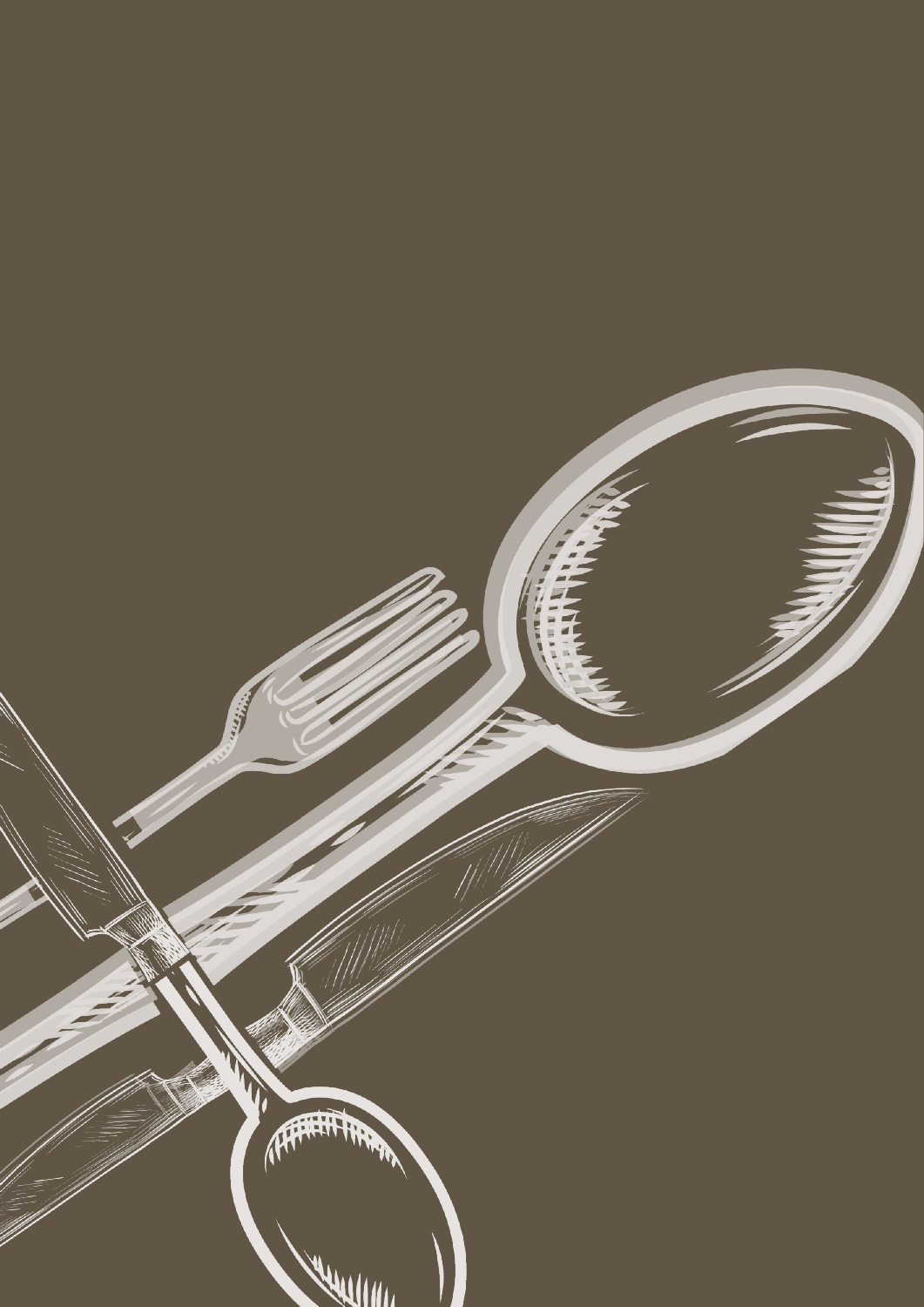# MARKETKITCHEN RESTAURANT & DELI

### **One cannot think well, love well, Sleep well, if one has not dined well. - Virginia Woolf**

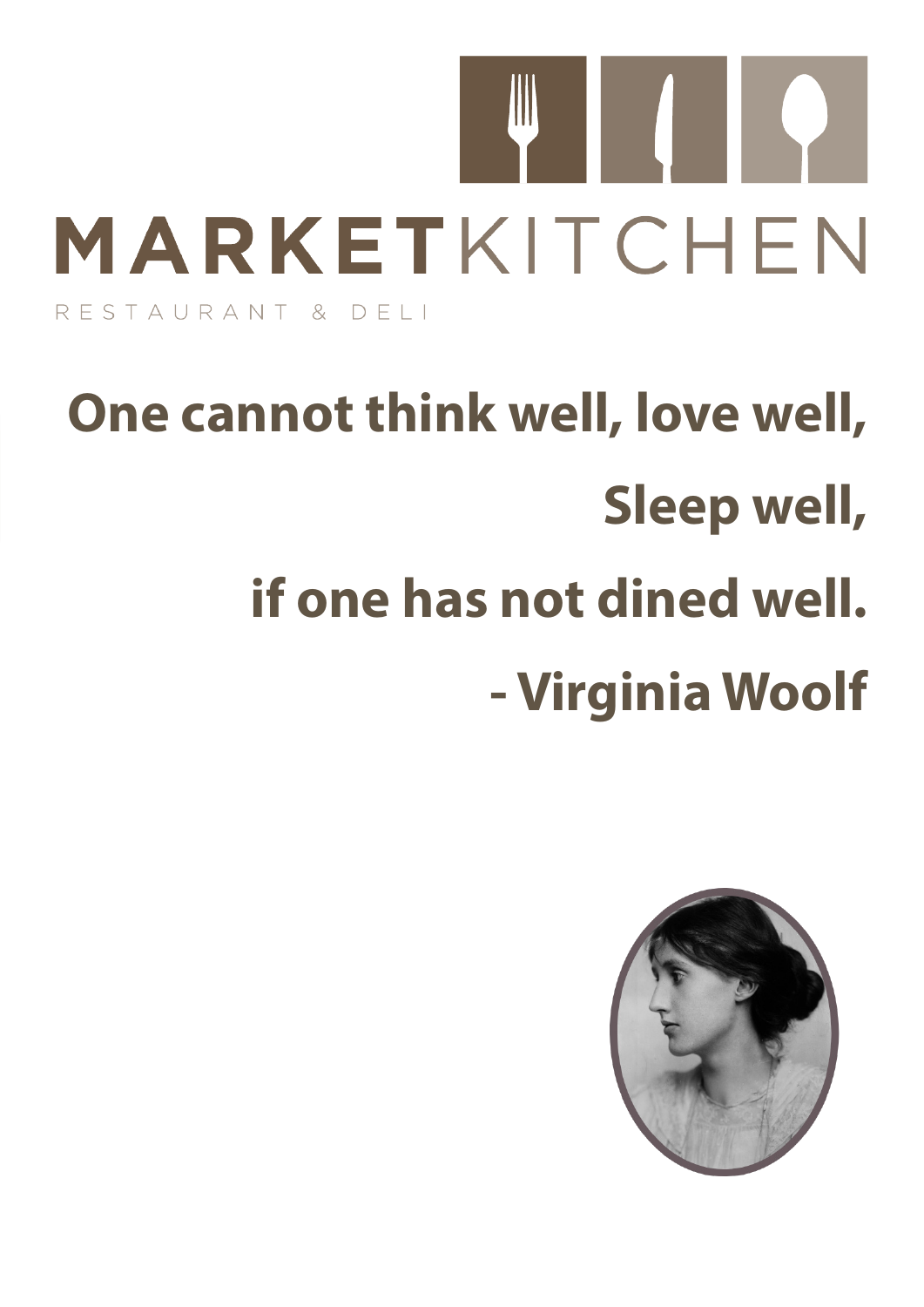#### **STARTER**

| Bacon and Escalivada Salad                           | \$13 |
|------------------------------------------------------|------|
| Duo of Seafood Tartare with Domain Lettuce           | \$14 |
| Mixed Seasonal Vegetables and Lettuce Salad (3) \$13 |      |
| Seafood Salad                                        | \$14 |
| Greek Salad                                          | S 12 |

#### **HOT STARTER**

| Beef Samosa 3pcs           | \$13 |
|----------------------------|------|
| <b>Calamari rings 8pcs</b> | \$13 |
| Soup of the Day            | \$12 |
| Chicken Wings 6pcs         | \$13 |
| Vegetable Samosa 3pcs      | S 12 |

#### **SANDWICH**

| BACON OMELETTE AND ONION RINGS                                                                   |      |
|--------------------------------------------------------------------------------------------------|------|
| Open Sandwich with Bacon Crudo, Omelette, Avocado and Basil Mayonnaise                           | \$15 |
| <b>TOMATO AVOCADO CHEESE</b>                                                                     |      |
| Tomatoes and Avocado Sandwich with Balsamic Reduction on Toasted Ciabatta head Bread             | \$15 |
| <b>CHICKEN WRAP</b>                                                                              |      |
| Wrapped with Pan-Fried Breast Flakes, Kachumbari and Mayo Served with French Fries               | \$16 |
| <b>BEEF WRAP</b>                                                                                 |      |
| Wrapped with Pan-Fried Beef Flakes and Kachumbari served with French Fries                       | \$16 |
| <b>CHICKEN FAJITA</b>                                                                            |      |
| Grilled Chicken Breast Sauteed Pepper, Onions, Lettuce and Cheddar Cheese on Tortilla Bread \$16 |      |
| <b>DESSERT</b>                                                                                   |      |
| Banana Torte Crowned with a Scoop of Vanilla homemade gelato                                     | \$12 |
| Chocolate Mousse Cake with a Scoop of Vanilla Ice Cream                                          | \$12 |
| Choice of Seasonal Fruit Medley with Mango Ice Cream                                             | \$8  |
| Assorted Homemade Ice Cream                                                                      | \$8  |

**KAMAN**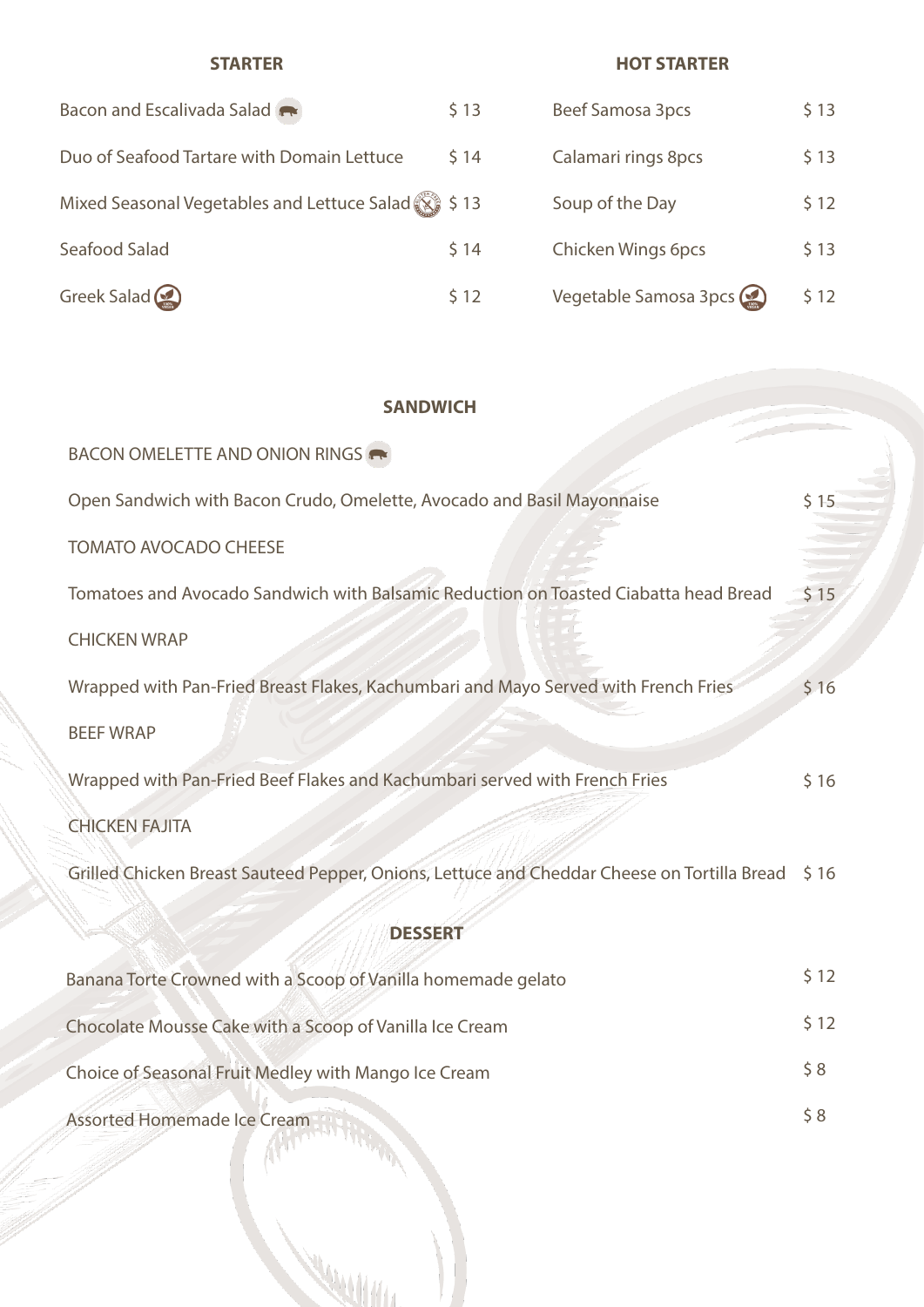#### **MAIN DISH**

| <b>ZALU BEEF BURGER</b>                                                                 |      |
|-----------------------------------------------------------------------------------------|------|
| Royal Beef Burger Topped with Mixed Garden Lettuce Served with Fries                    | \$16 |
| <b>CHICKEN PILAU</b>                                                                    |      |
| Wali Pilau and Kachumbari - Spiced Rice, with Chicken, Tomatoes and Onions              | \$18 |
| <b>FRIED FISH IN COCONUT SAUCE</b>                                                      |      |
| Samaki wa Kupaka - Your Choice of Fish in Coconut Masala Fried Rice                     | \$18 |
| ZANZIBAR FISHERMAN CHOICE (S)                                                           |      |
| Catch of the Day with Vegetable Medley Served with Szechuan Sauce                       | \$18 |
| LINGUINNE WITH POMODORO                                                                 |      |
| Tomatoes Concasse with Vegetable Garnishes and Parmesan Cheese                          | \$14 |
| <b>LINGUINNE ALFREDO</b>                                                                |      |
| Pasta, Mushroom, Cooking Cream, Chicken, Oregano and Parmesan Cheese                    | \$15 |
| <b>GRILLED TENDERLOIN</b>                                                               |      |
| From the Grill Served with Black Pepper and Sweet Potato Mash                           | \$24 |
| <b>CHICKEN BIRYANI</b>                                                                  |      |
| Basil Rice, Curried Chicken Breast, Fresh Herbs and Fried Onion Served with Raita Sauce | \$20 |
| <b>CALF LIVER</b>                                                                       |      |
| Pan-Fried Calf Liver with Garden Vegetables and Gravy Served with French Fries          | \$24 |
| HONEY GLAZED CHICKEN BREAST                                                             |      |
| Honey Marinated Chicken Breast with Seasonal Vegetables and Barbeque Sauce Served with  | \$20 |
| <b>French Fries</b>                                                                     |      |
| <b>GRILLED SQUID</b>                                                                    |      |
| Grilled Squid with Fish Gravy Served with Fried Rice and Garden Vegetables Medley       | \$24 |
| <b>GRILLED TUNA</b>                                                                     |      |
| Char Grilled Zanzibar Tuna with Vegetable Served with Parsley Potato                    | \$18 |
| ROASTED SWEET POTATO RISSOTTO                                                           |      |
| Risotto with Sweet Potato Served with Fried Vegetables                                  | \$16 |

the Company of the Company of the Company of the Company of the Company of the Company of the Company of the C<br>Separate Separate Separate Separate Separate Separate Separate Separate Separate Separate Separate Separate S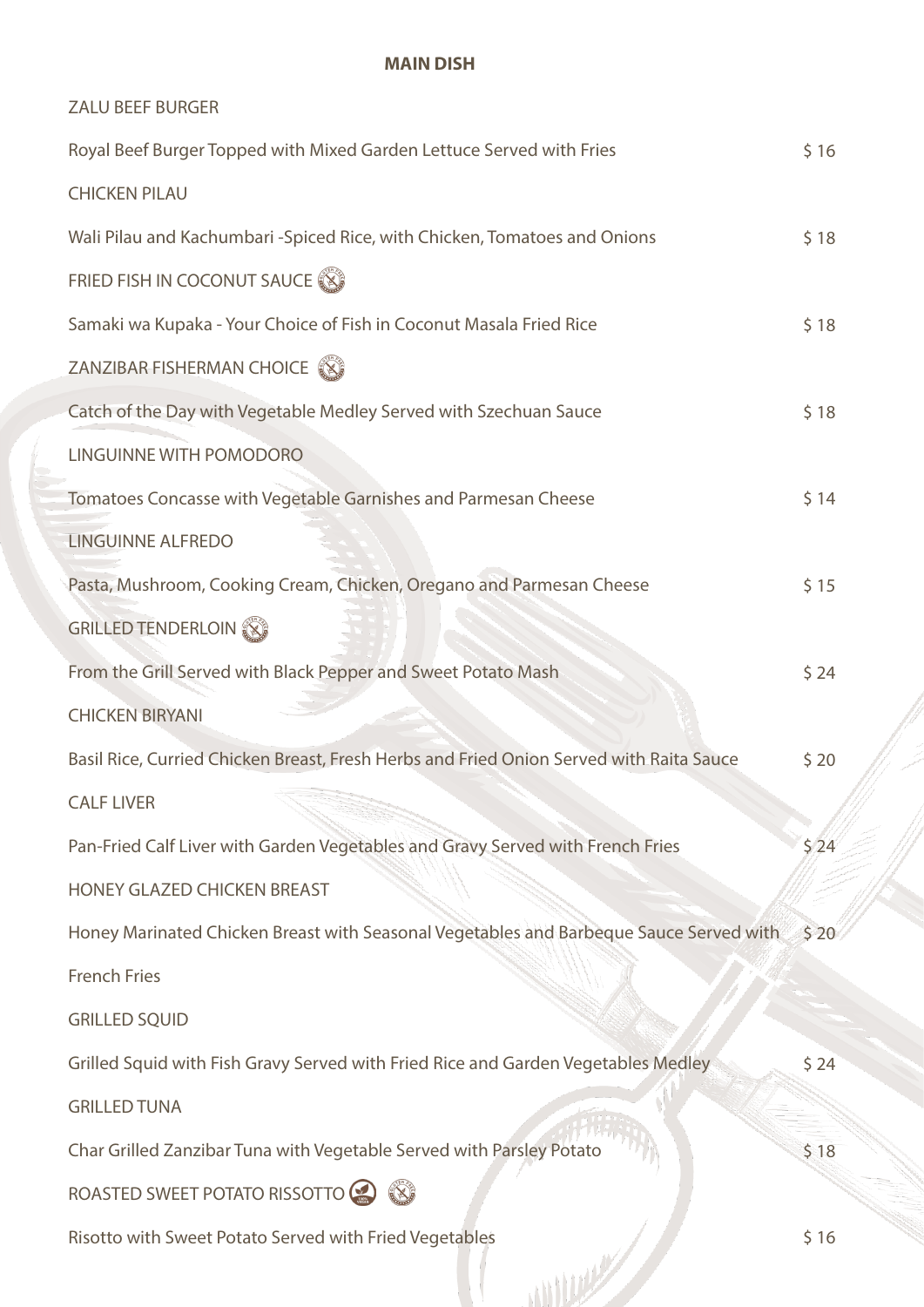

#### **KIDS CORNER MAIN COURSE**

| Chicken Nuggets Served with French Fries and Seasonal Vegetables | \$8 |
|------------------------------------------------------------------|-----|
| Fish Fingers Served with French Fries and Ketchup Sauce          | \$8 |
| Beef Samosa Served with French Fries and African Kachumbari (S)  | \$8 |
| Mini Beef Burger Served with Rice and Mixed Garden Vegetables    | \$8 |
| Linguine with Tomatoe Sauce                                      | \$8 |
| Steamed Spaghetti Served with Stir-Fried Vegetables              | \$8 |

#### **KIDS CORNER PIZZA MENU**



\$ 8

\$ 8

Bolognese

**Dear Guest,**

Please Note that the **Kids Corner Menu** is only

applicable for Children of **12 years and Below**





WWW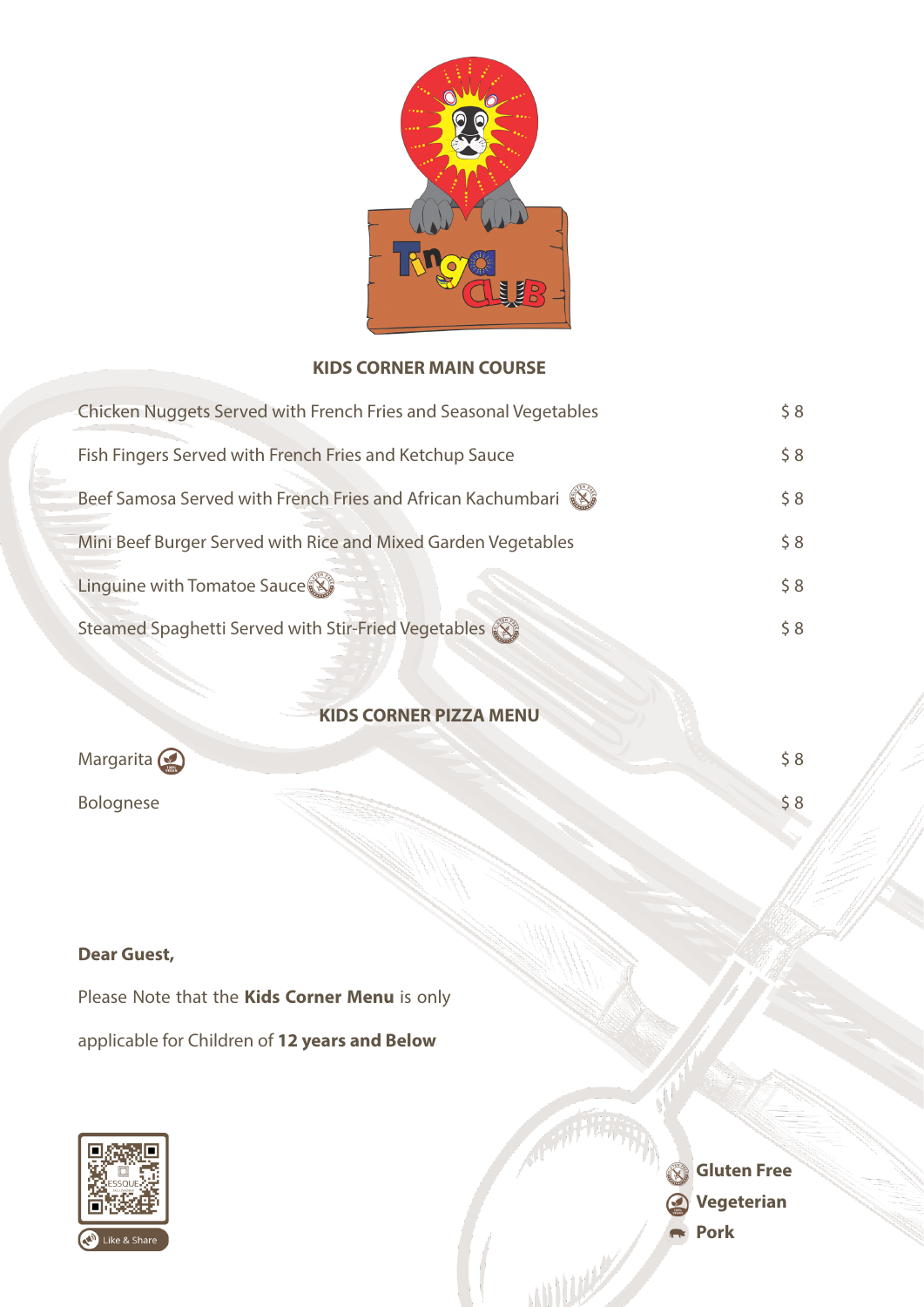